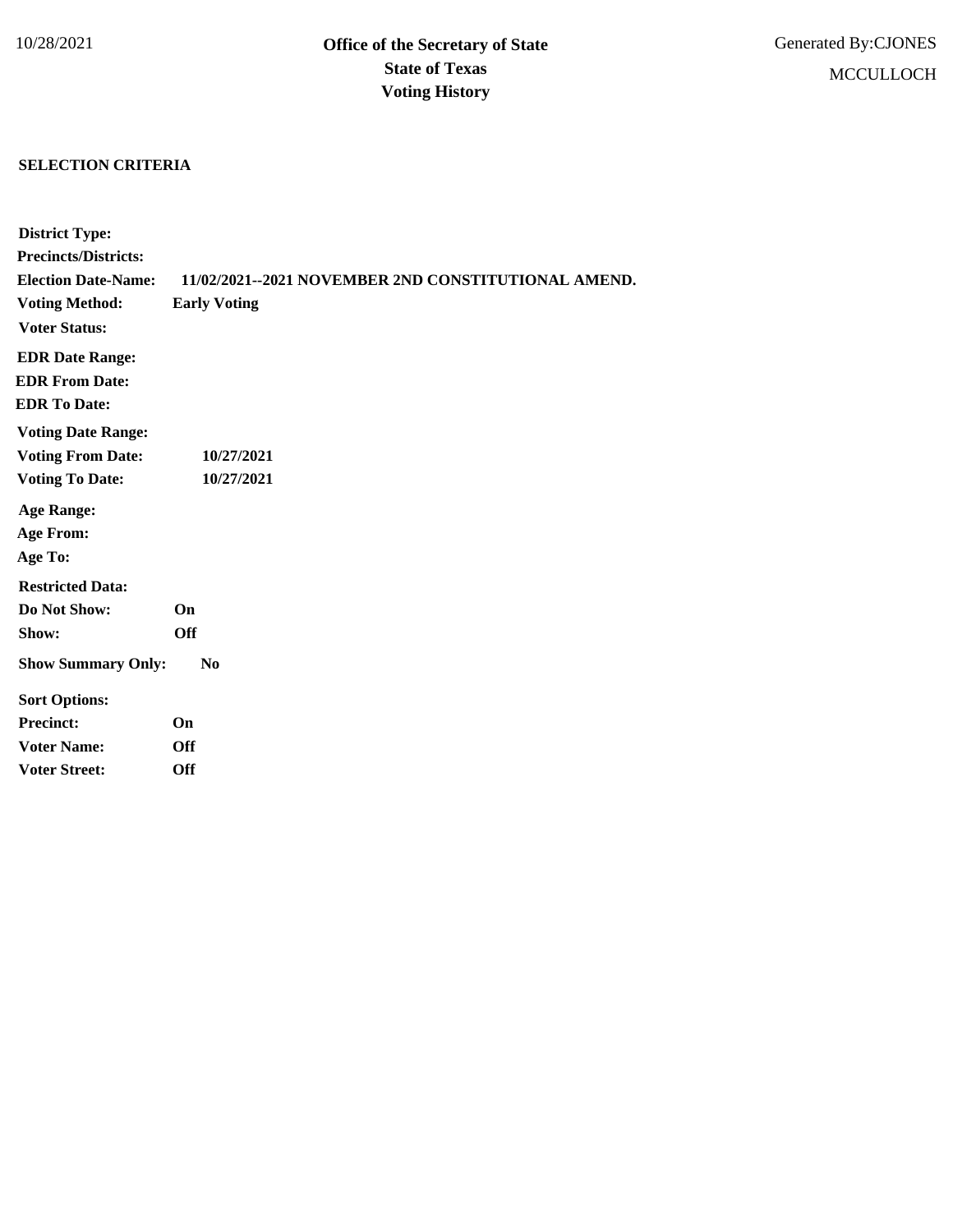| Precinc<br>t | VUID           | <b>EDR</b>                                 | Voter<br>Status | Voter Name | <b>DOB</b>               | Current<br>County | Residence<br>Address                           | Mailing Address                                                  |
|--------------|----------------|--------------------------------------------|-----------------|------------|--------------------------|-------------------|------------------------------------------------|------------------------------------------------------------------|
| 101          | 1140188283     | 02/25/2007                                 | $\overline{U}$  | DENISE     | JONAS, KELLIE 07/30/1977 | 160               | 603 BURNS                                      | PO BOX 1046<br>BRADY TX 76825 BRADY TX 76825                     |
|              | Election Name: | 2021 NOVEMBER 2ND<br>CONSTITUTIONAL AMEND. |                 |            | Ballot Style: BS2        |                   | Voting Method: EV                              |                                                                  |
| 101          | 2148725013     | 10/24/2018                                 | $\overline{U}$  | BERT ALLEN | MALMSTROM, RO 08/20/1981 | 160               | 1901 SOUTH<br><b>CYPRESS</b><br>BRADY TX 76825 |                                                                  |
|              | Election Name: | 2021 NOVEMBER 2ND<br>CONSTITUTIONAL AMEND. |                 |            | Ballot Style: BS2        |                   | Voting Method: EV                              |                                                                  |
| 101          | 1186622843     | 07/20/2012                                 | $\overline{V}$  | HA DIANE   | TREKELL, MART 10/30/1965 | 160               | 2006 SOUTH<br>CHINA                            | 2006 SOUTH<br>CHINA ST<br>BRADY TX 76825 BRADY TX 78625-<br>0000 |
|              | Election Name: | 2021 NOVEMBER 2ND<br>CONSTITUTIONAL AMEND. |                 |            | Ballot Style: BS2        |                   | Voting Method: EV                              |                                                                  |
| 101          | 1186622889     | 07/20/2012                                 | $\overline{U}$  | EN REID    | TREKELL, WARR 05/14/1951 | 160               | 2006 SOUTH<br>CHINA<br>BRADY TX 76825          | 2006 S CHINA<br>BRADY TX 76825                                   |
|              | Election Name: | 2021 NOVEMBER 2ND<br>CONSTITUTIONAL AMEND. |                 |            | Ballot Style: BS2        |                   | Voting Method: EV                              |                                                                  |
| 101          | 1018887455     | 03/04/2017                                 | $\overline{z}$  | LOUISE     | VIRDELL, SARA 06/30/1985 | 160               | 2023 SOUTH<br>CHINA<br>BRADY TX 76825          | PO BOX 746<br>BRADY TX 76825                                     |
|              | Election Name: | 2021 NOVEMBER 2ND<br>CONSTITUTIONAL AMEND. |                 |            | Ballot Style: BS2        |                   | Voting Method: EV                              |                                                                  |
| 101          | 1009326912     | 03/04/2017                                 |                 | EY WAYNE   | VIRDELL, WESL 05/14/1980 | 160               | 2023 SOUTH<br>CHINA<br>BRADY TX 76825          | PO BOX 746<br>BRADY TX 76825-<br>0746                            |
|              | Election Name: | 2021 NOVEMBER 2ND<br>CONSTITUTIONAL AMEND. |                 |            | Ballot Style: BS2        |                   | Voting Method: EV                              |                                                                  |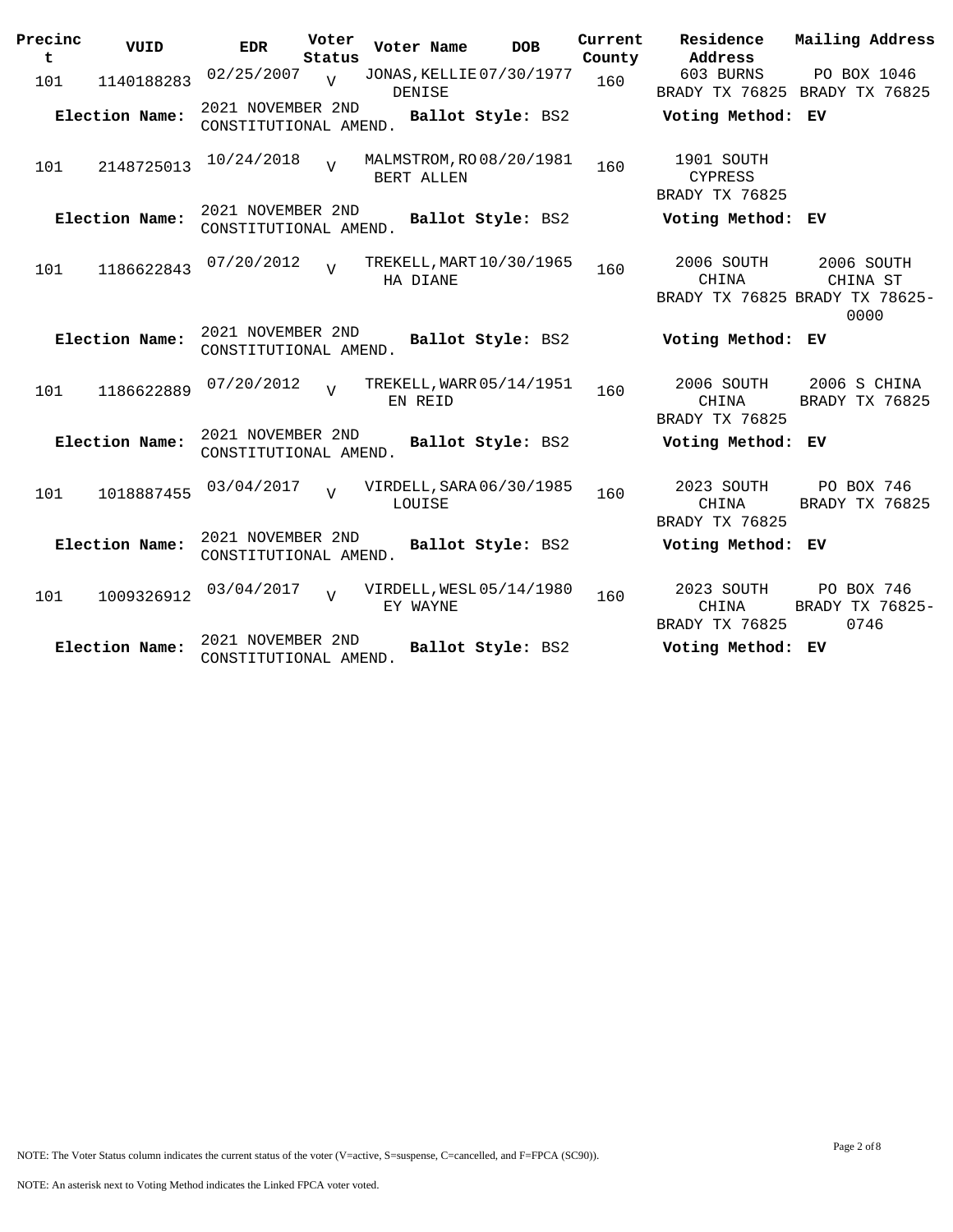| Precinc  | VUID           | <b>EDR</b>                                 | Voter<br>Status | Voter Name                                    |                   | <b>DOB</b> | Current       | Residence<br>Address                             | Mailing Address                  |
|----------|----------------|--------------------------------------------|-----------------|-----------------------------------------------|-------------------|------------|---------------|--------------------------------------------------|----------------------------------|
| t<br>201 | 1003393703     | 07/22/1990                                 | $\overline{z}$  | BRODBECK, ANG 04/27/1972<br>ELA KAYE          |                   |            | County<br>160 | 700 SOUTH HIGH<br>BRADY TX 76825 BRADY TX 76825- | 700 S HIGH<br>0000               |
|          | Election Name: | 2021 NOVEMBER 2ND<br>CONSTITUTIONAL AMEND. |                 |                                               | Ballot Style: BS2 |            |               | Voting Method: EV                                |                                  |
| 201      | 1014311475     | 03/12/2002                                 | $\overline{z}$  | HOGAN, GREGOR 03/01/1955<br>Y FRANCIS         |                   |            | 160           | 281 CR 201<br>BRADY TX 76825                     | 281 CR 201<br>BRADY TX 76825     |
|          | Election Name: | 2021 NOVEMBER 2ND<br>CONSTITUTIONAL AMEND. |                 |                                               | Ballot Style: BS2 |            |               | Voting Method: EV                                |                                  |
| 201      | 1014311971     | 03/12/2002                                 | $\overline{V}$  | HOGAN, PATRIC 04/04/1953<br>IA ANN            |                   |            | 160           | 281 CR 201<br>BRADY TX 76825 BRADY TX 76825      | 281 CR 201                       |
|          | Election Name: | 2021 NOVEMBER 2ND<br>CONSTITUTIONAL AMEND. |                 |                                               | Ballot Style: BS2 |            |               | Voting Method: EV                                |                                  |
| 201      | 1003363945     | 03/01/1976                                 | $\overline{v}$  | KEESE, F JO                                   |                   | 10/01/1937 | 160           | 706 PR 649<br>BRADY TX 76825                     | PO BOX 227<br>BRADY TX 76825     |
|          | Election Name: | 2021 NOVEMBER 2ND<br>CONSTITUTIONAL AMEND. |                 |                                               | Ballot Style: BS2 |            |               | Voting Method: EV                                |                                  |
| 201      | 1003365048     | 04/28/1984                                 | $\overline{U}$  | TRIGG, WILLIA 12/04/1952<br><b>M SHERIDAN</b> |                   |            | 160           | 501 SOUTH<br>MULBERRY<br>BRADY TX 76825          | 501 S MULBERRY<br>BRADY TX 76825 |
|          | Election Name: | 2021 NOVEMBER 2ND<br>CONSTITUTIONAL AMEND. |                 |                                               | Ballot Style: BS2 |            |               | Voting Method: EV                                |                                  |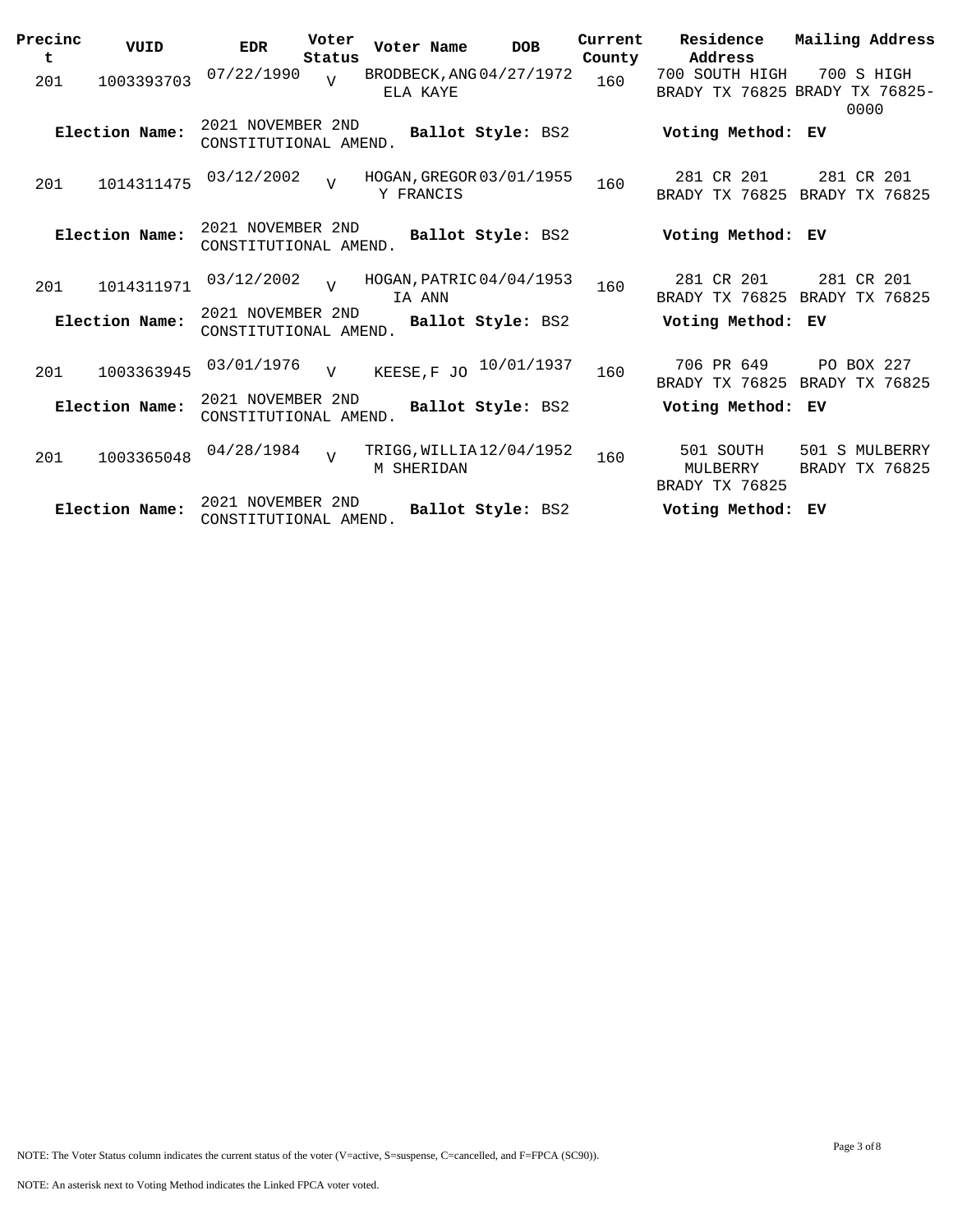| Precinc<br>t | VUID           | Voter<br><b>EDR</b><br>Status              | Voter Name                           | <b>DOB</b>        | Current<br>County | Residence<br>Address            | Mailing Address                                         |
|--------------|----------------|--------------------------------------------|--------------------------------------|-------------------|-------------------|---------------------------------|---------------------------------------------------------|
| 301          | 1003393289     | 09/19/1996<br>$\overline{U}$               | BIERMAN, ANGE 07/22/1967<br>LA BETH  |                   | 160               | 802 WEST 12TH<br>BRADY TX 76825 | 802 W 12TH<br>BRADY TX 76825                            |
|              | Election Name: | 2021 NOVEMBER 2ND<br>CONSTITUTIONAL AMEND. |                                      | Ballot Style: BS2 |                   | Voting Method: EV               |                                                         |
| 301          | 2185560231     | 10/09/2021<br>$\overline{U}$               | MAY, MARION 08/18/1941<br>CASS       |                   | 160               | 52 CR 303<br>BRADY TX 76825     | 52 COUNTY ROAD<br>303<br>BRADY TX 76825-<br>7921        |
|              | Election Name: | 2021 NOVEMBER 2ND<br>CONSTITUTIONAL AMEND. |                                      | Ballot Style: BS2 |                   | Voting Method: EV               |                                                         |
| 301          | 1017454498     | 10/11/2020<br>$\overline{v}$               | MILLER, STEVE 04/17/1957<br>N DONALD |                   | 160               | 1611 SIMPSON<br>BRADY TX 76825  |                                                         |
|              | Election Name: | 2021 NOVEMBER 2ND<br>CONSTITUTIONAL AMEND. |                                      | Ballot Style: BS2 |                   | Voting Method: EV               |                                                         |
| 301          | 1089740655     | 10/10/2010<br>$\overline{v}$               | PEARCE, LARRY 10/01/1948<br>D        |                   | 160               | 134 CR 303<br>BRADY TX 76825    | 134 CR 303<br>BRADY TX 76825                            |
|              | Election Name: | 2021 NOVEMBER 2ND<br>CONSTITUTIONAL AMEND. |                                      | Ballot Style: BS2 |                   | Voting Method: EV               |                                                         |
| 301          | 1003373192     | 02/26/1984<br>$\overline{v}$               | RAMSEY, GEORG 12/03/1958<br>IA HILL  |                   | 160               | 706 SOUTH PINE                  | 706 S PINE ST<br>BRADY TX 76825 BRADY TX 76825-<br>0000 |
|              | Election Name: | 2021 NOVEMBER 2ND<br>CONSTITUTIONAL AMEND. |                                      | Ballot Style: BS2 |                   | Voting Method: EV               |                                                         |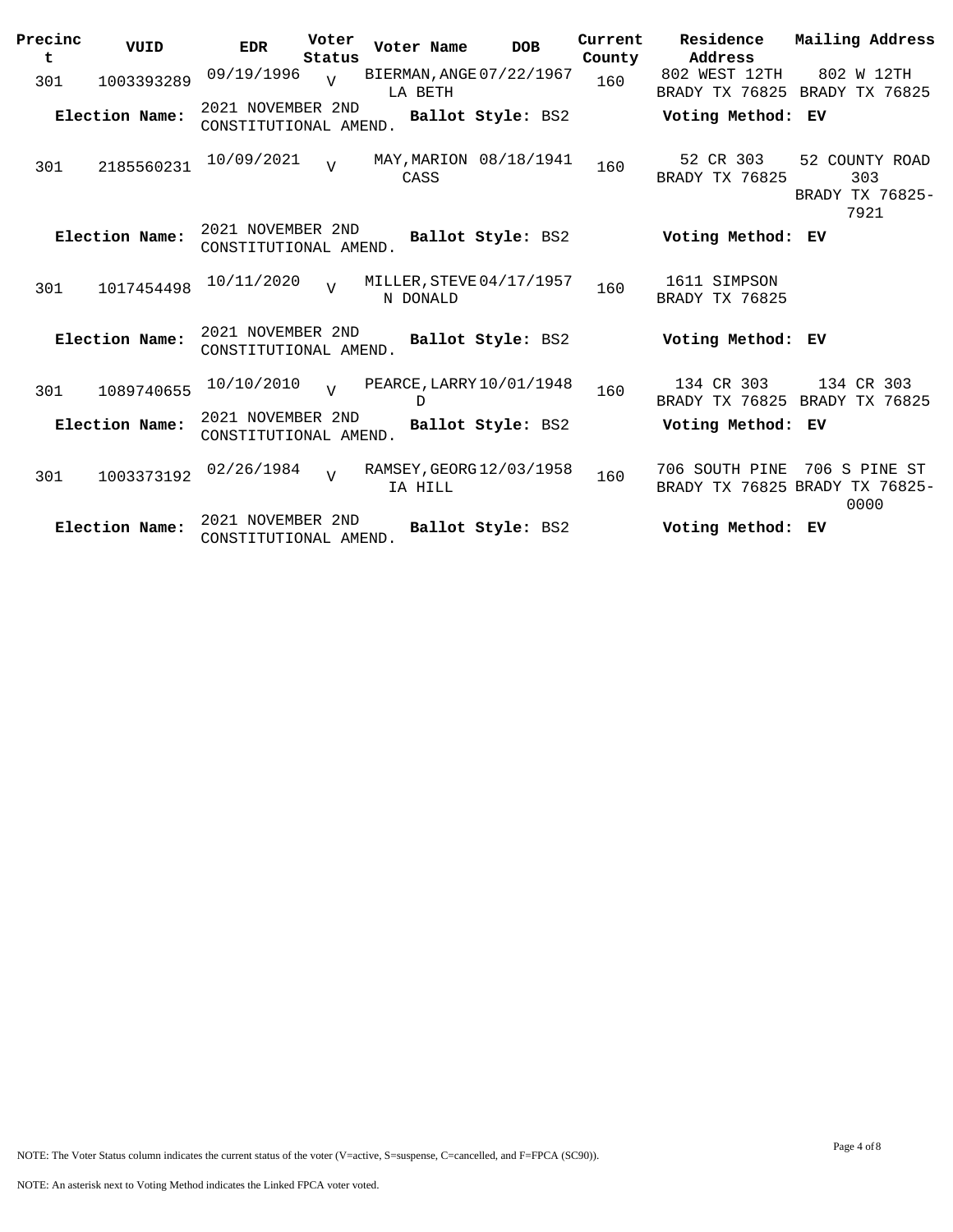| Precinc | VUID           | <b>EDR</b>                                 | Voter  | Voter Name              | <b>DOB</b>        | Current | Residence         | Mailing Address |
|---------|----------------|--------------------------------------------|--------|-------------------------|-------------------|---------|-------------------|-----------------|
| t       |                |                                            | Status |                         |                   | County  | Address           |                 |
| 302     | 1149142731     | 04/21/2016                                 |        | ROY, MICHAEL 03/04/1955 |                   | 160     | 1438 CR 346       | 1438 COUNTY     |
|         |                |                                            |        | WILLIAM                 |                   |         | LOHN TX 76852     | ROAD 346        |
|         |                |                                            |        |                         |                   |         |                   | PEAR VALLEY TX  |
|         |                |                                            |        |                         |                   |         |                   | 76852-0000      |
|         | Election Name: | 2021 NOVEMBER 2ND<br>CONSTITUTIONAL AMEND. |        |                         | Ballot Style: BS2 |         | Voting Method: EV |                 |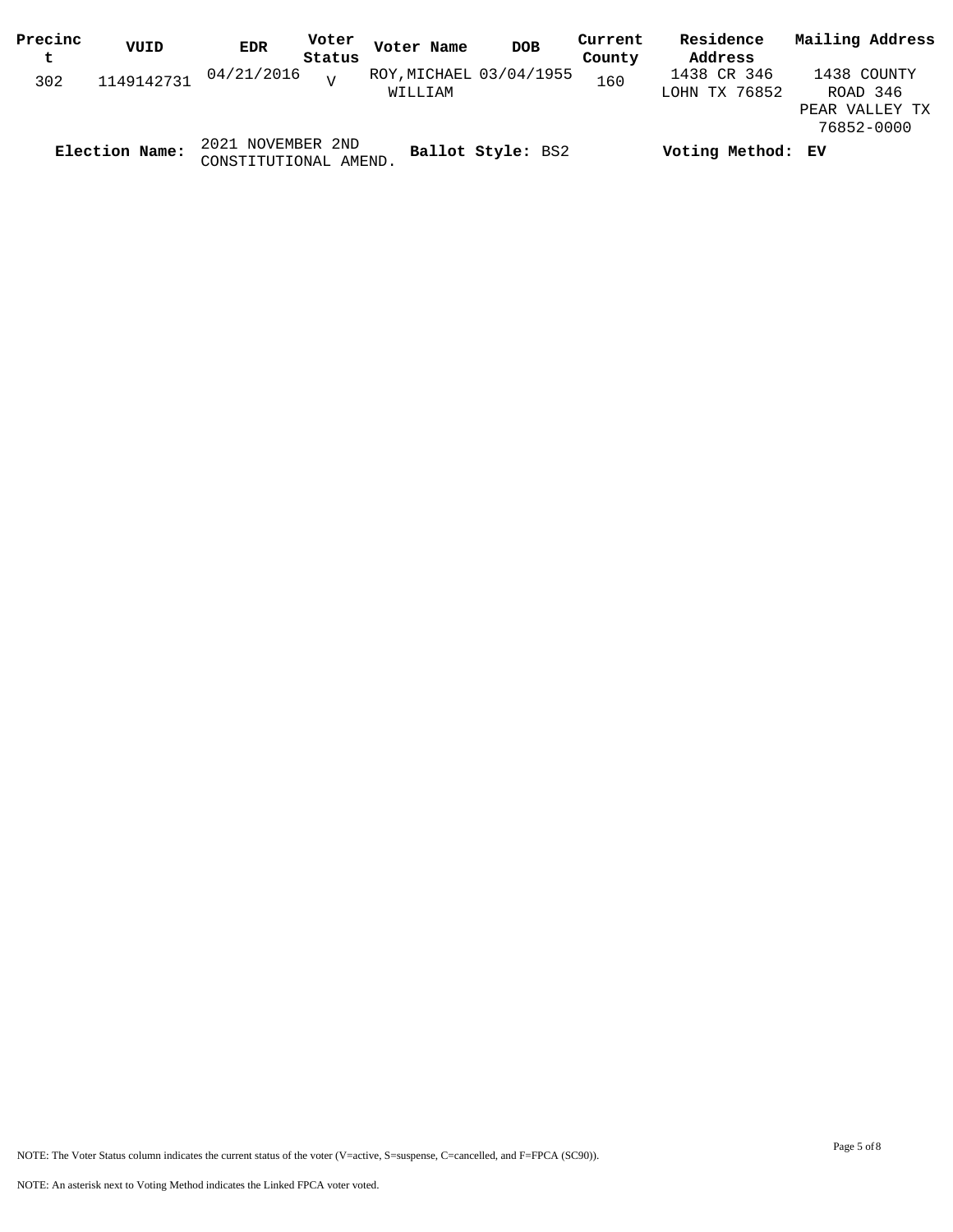| Precinc     | VUID           | <b>EDR</b>                                 |        |              | Voter Voter Name | <b>DOB</b>               | Current | Residence         | Mailing Address                              |
|-------------|----------------|--------------------------------------------|--------|--------------|------------------|--------------------------|---------|-------------------|----------------------------------------------|
| $\mathbf t$ |                |                                            | Status |              |                  |                          | County  | Address           |                                              |
| 401         |                | $1003379867$ $04/02/1980$ $V$              |        | <b>BRYAN</b> |                  | TAYLOR, BRADY 05/26/1951 | 160     | P O BOX 947       | P O BOX 947<br>BRADY TX 76825 BRADY TX 76825 |
|             | Election Name: | 2021 NOVEMBER 2ND<br>CONSTITUTIONAL AMEND. |        |              |                  | Ballot Style: BS2        |         | Voting Method: EV |                                              |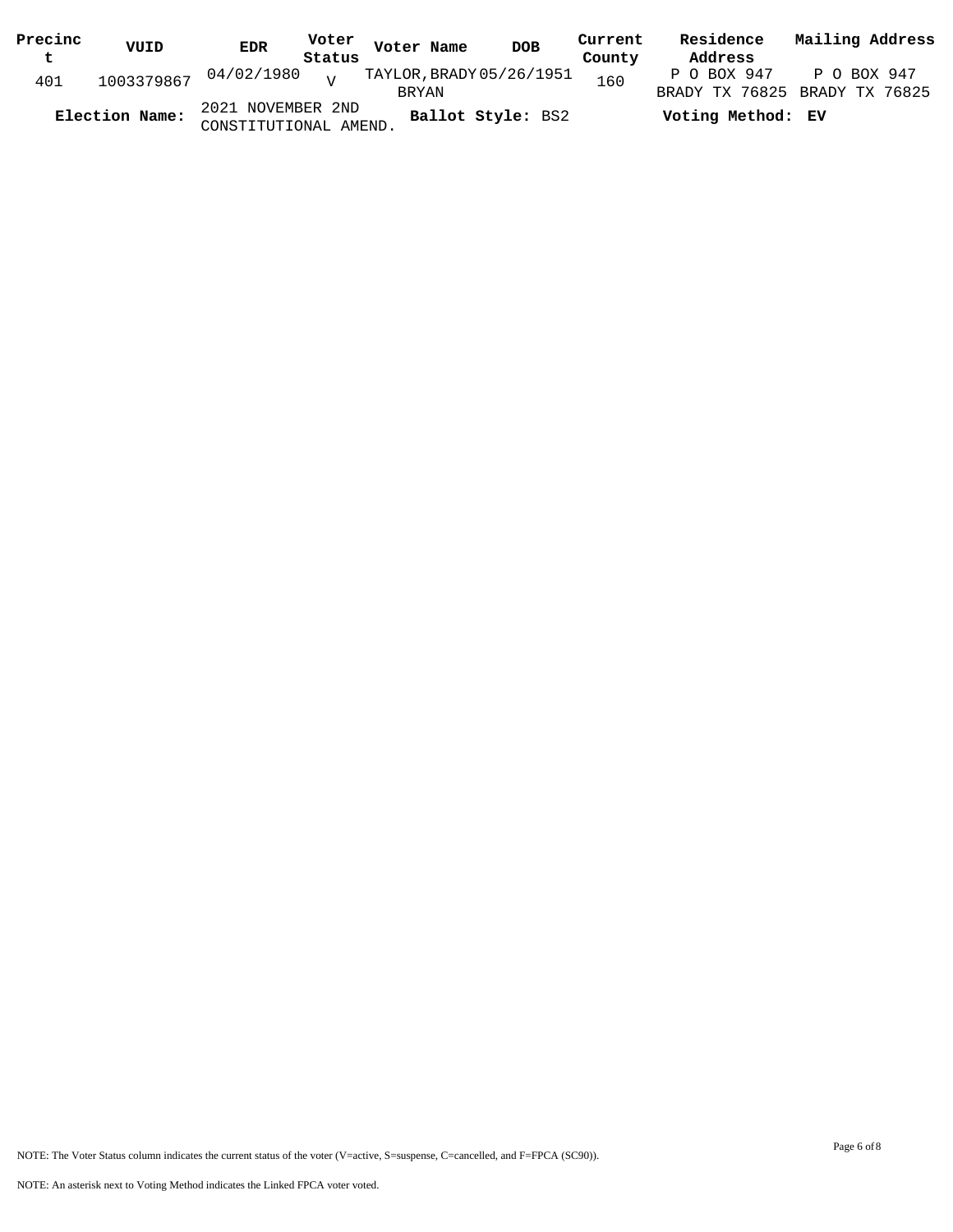| Precinc<br>t | VUID           | EDR                                        | Voter<br>Status | Voter Name                               | <b>DOB</b>             | Current<br>County | Residence<br>Address                   | Mailing Address                                          |
|--------------|----------------|--------------------------------------------|-----------------|------------------------------------------|------------------------|-------------------|----------------------------------------|----------------------------------------------------------|
| 402          | 1092725517     | 07/13/2017                                 | $\overline{I}$  | AVEN, DEBORAH 08/16/1948<br><b>GAYLE</b> |                        | 160               | 1532 CR 414<br>ROCHELLE<br>TX<br>76872 | PO BOX 982<br>BRADY TX 76825-<br>0982                    |
|              | Election Name: | 2021 NOVEMBER 2ND<br>CONSTITUTIONAL AMEND. |                 |                                          | Ballot Style: BS2      |                   | Voting Method:                         | ЕV                                                       |
| 402          | 1092717278     | 06/25/2017                                 | $\overline{z}$  | LEE                                      | AVEN, JAMES 12/26/1949 | 160               | 1532 CR 414<br>ROCHELLE TX<br>76872    | PO BOX 982<br>BRADY TX 76825-<br>0982                    |
|              | Election Name: | 2021 NOVEMBER 2ND<br>CONSTITUTIONAL AMEND. |                 |                                          | Ballot Style: BS2      |                   | Voting Method:                         | ЕV                                                       |
| 402          | 1010769771     | 07/23/1999                                 | $\overline{v}$  | COX, ANNA-<br>MARIA DEE                  | 05/06/1964             | 160               | PR 838<br>127                          | 127 PR 838 838<br>BRADY TX 76825 BRADY TX 76825-<br>0000 |
|              | Election Name: | 2021 NOVEMBER 2ND<br>CONSTITUTIONAL AMEND. |                 |                                          | Ballot Style: BS2      |                   | Voting Method:                         | ЕV                                                       |
| 402          | 1010769904     | 07/23/1999                                 | $\overline{U}$  | COX, EDWARD<br>LEE                       | 03/02/1961             | 160               | 127 PR 838<br>BRADY TX 76825           | 127 PR 838<br>BRADY TX 76825                             |
|              | Election Name: | 2021 NOVEMBER 2ND<br>CONSTITUTIONAL AMEND. |                 |                                          | Ballot Style: BS2      |                   | Voting Method:                         | ЕV                                                       |